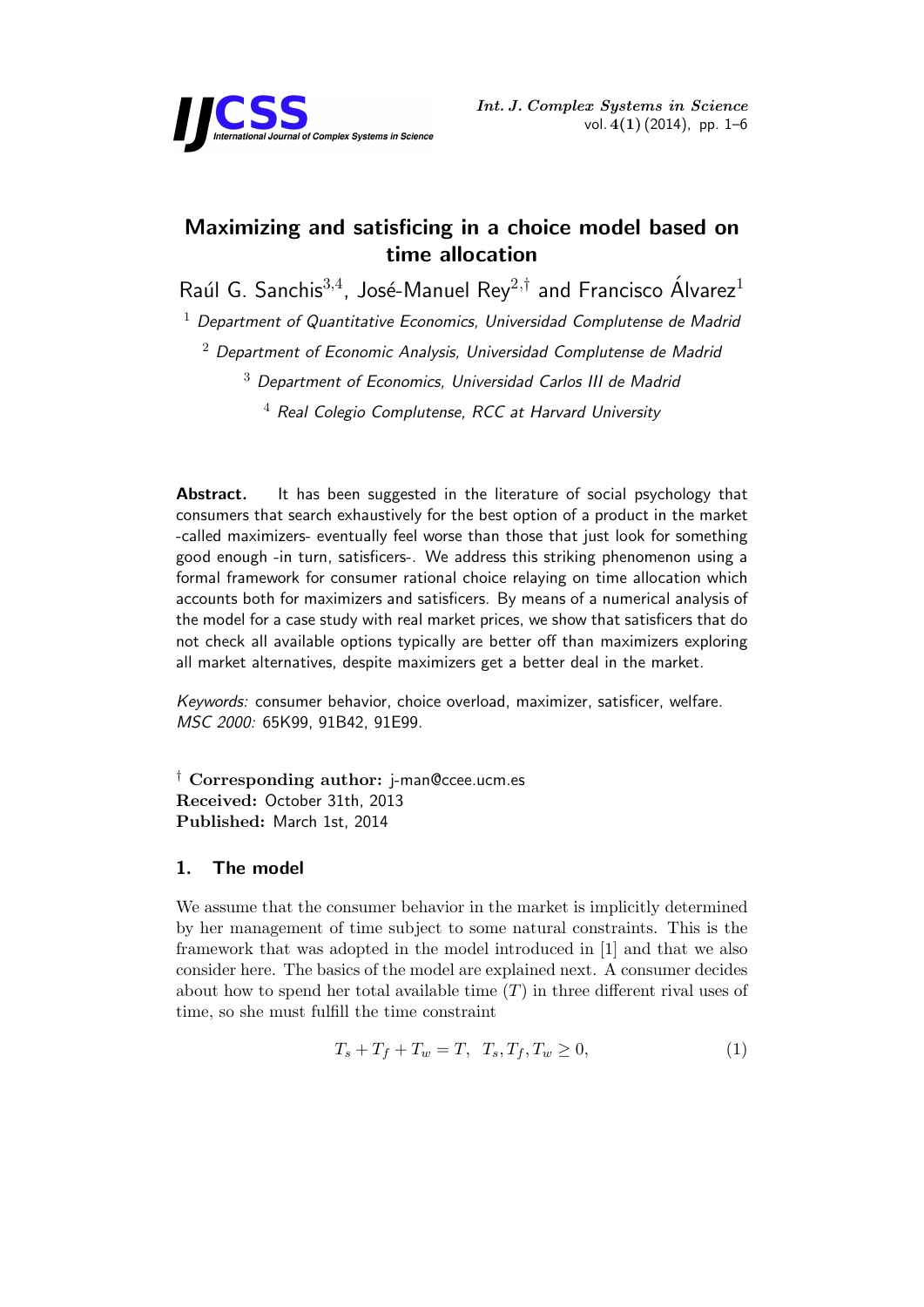where  $T_s$  is shopping time,  $T_w$  is working time, and  $T_f$  is non-working time, or free time.

The consumer typically finds a large number of market options for every product. We focus on her decision about acquiring a single product among *N* alternatives offered in the market. A maximizer –looking for the best option– will check the total number of *N* product alternatives. A satisficer, however, will check a smaller number of alternatives to make her buying decision. Let *a* denote the fraction of the total set of options which a consumer decides to check *ex-ante*, so that  $n = aN$  is the number of options actually checked by the consumer. We may think of  $0 \le a \le 1$  as the strategy adopted by the consumer to address the purchase problem, so that  $a = 1$  corresponds to a maximizer and  $0 < a < 1$  refers to a satisficer. Notice that there is a whole class of satisificers. An optimal choice of *a* will be implicitly obtained by comparing the welfare status of different satisficers after solving their time allocation problem.

The consumer's total expenditure is bounded from below by some quantity *G* which is clearly a function of the number of checked options  $n, G = G(n)$ . The consumer problem is thus subject to the budget constraint

$$
G(n) \le wT_w + V,\tag{2}
$$

where *w* is the wage rate per unit of working time  $(T_w)$ , and *V* is non-working income or savings. Since  $G(n)$  represents the best deal for the searched product, it depends in a non-increasing fashion on *n*.

There is incentive to look for more options and consequently to spend more time searching in the market because the best price decreases as the number of seen options increases. On the other hand, searching for more options is time consuming. Let  $\tau = \tau(n)$  denote the minimum shopping time that is necessary to find and evaluate *n* options of the product. The consumer problem must fulfill the time constraint

$$
T_s \ge \tau(n). \tag{3}
$$

Notice that the shopping time floor defined by  $\tau(n)$  may depend on the search efficiency of the consumer, and also on the organization of the market of the product. In general, it may be assumed that  $\tau(n)$  is a non-decreasing function of *n*.

Since consumer's welfare eventually depends on the way she decides to use her time, her welfare can be written as a function

$$
U\left(T_s, T_f, T_w\right). \tag{4}
$$

Under standard rational behavior, the consumer seeks to maximize her welfare. Therefore, the consumer solves an optimization problem in which she deter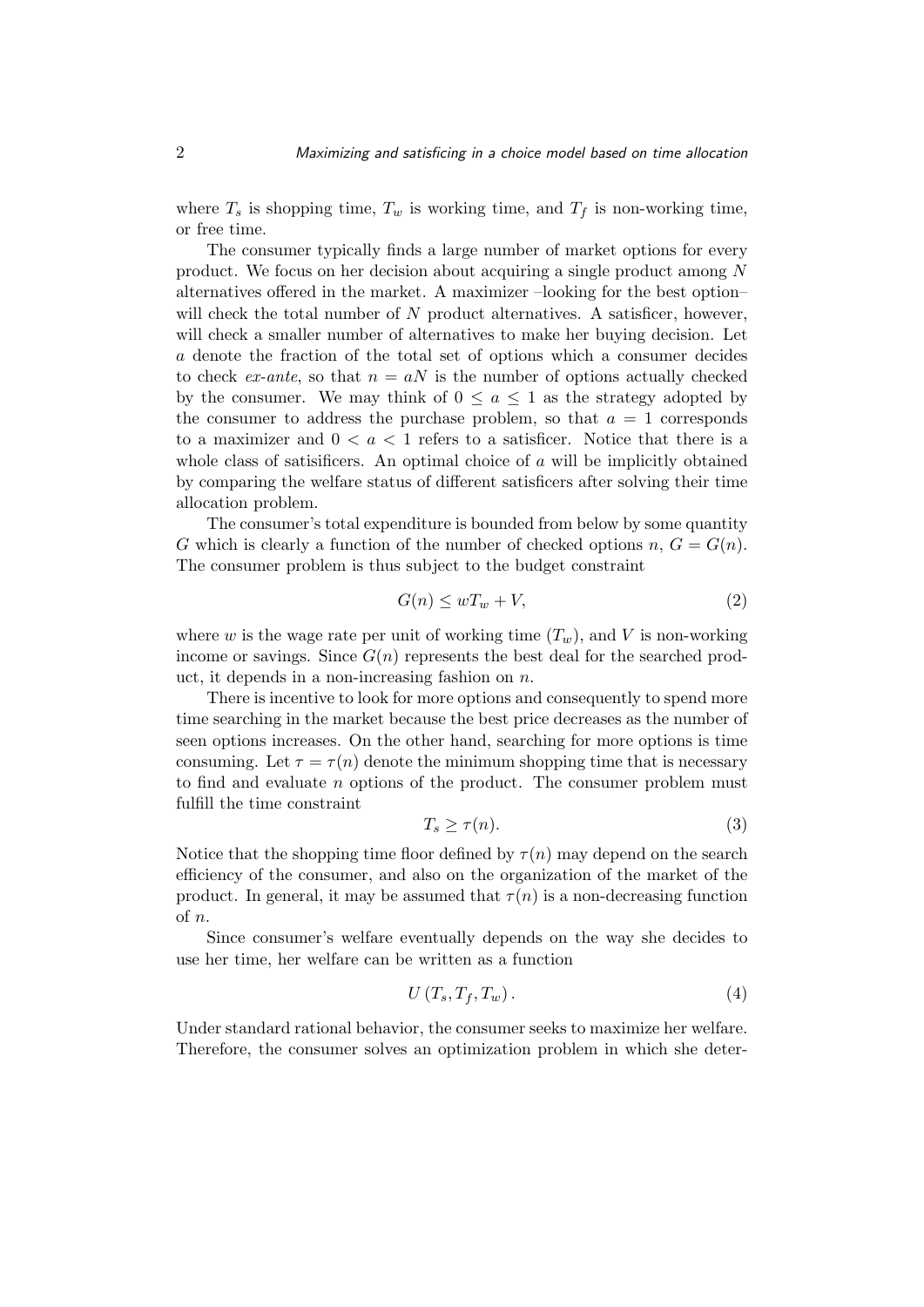mines the time distribution  $(T_s, T_f, T_w)$  that maximizes her welfare function  $(4)$  subject to constraints  $(1)$ ,  $(2)$ , and  $(3)$ .

#### **2. Data and methods**

Given N different versions of the product –the market size–, we solve numerically the time allocation problem above as a function of the number *n* of checked alternatives. We consider a consumer with balanced preferences about time uses, specifically we take utility defined by  $U(T_s, T_f, T_w)$  $a_1 \log(T_s) + a_2 \log(T_f) + a_3 \log(T_w)$ , with  $a_1 = 0.25, a_2 = 0.50, a_3 = 0.25$ . Regarding search behavior, we assume that the individual spends a time inspecting each option which is independent of the number of options previously checked and uniformly distributed on the time interval [0*,* 2], which amounts to spend one hour on average exploring each alternative. This assumption implies that the shape of the search cost function  $\tau(n)$  in (3) is linear. This setting corresponds to the case of a typical consumer profile considered in [1] (see the case  $#1$  therein).

Our numerical analysis here makes use of the algorithm in [1] and follows similar lines. In order to compare the satisficer and maximizer responses with respect to different market sizes of the product market, we solve five different problems using the same price data. Price data correspond to tours around Europe that can be obtained on the internet at some popular travel website. We use the same dataset obtained in [1] by processing raw data from a very popular US travel website. Our numerical experiments are defined from five random samples of the total number of original data prices, which is 319. These samples may be thought of as five possible scenarios or market sizes that a consumer may face when searching for the product (trips around Europe). The five cases that we consider correspond with the percentiles 10, 20, 40, 80 and 100 of the total number of 319 prices. The length of each price sample plays the role of *N* in the model explained in section 2., so that the total number of options in the five exercises are  $N = 32, 64, 128, 256, 319$ . The variable *n* of the model runs from 1 to *N* in each case.

#### **3. Results**

Figure 1 shows how welfare changes with *n* for each case of market size. In each scenario, it is observed that welfare decreases beyond a certain number of options *n ∗* which depends on *N*. The precise output values of the analysis are gathered in table 1. A maximizer's strategy  $(a = 1)$  produces optimal welfare only for the minimal market size  $(N = 32)$ . For a larger market size –the other four cases– it is a satisficer's strategy (checking a certain fraction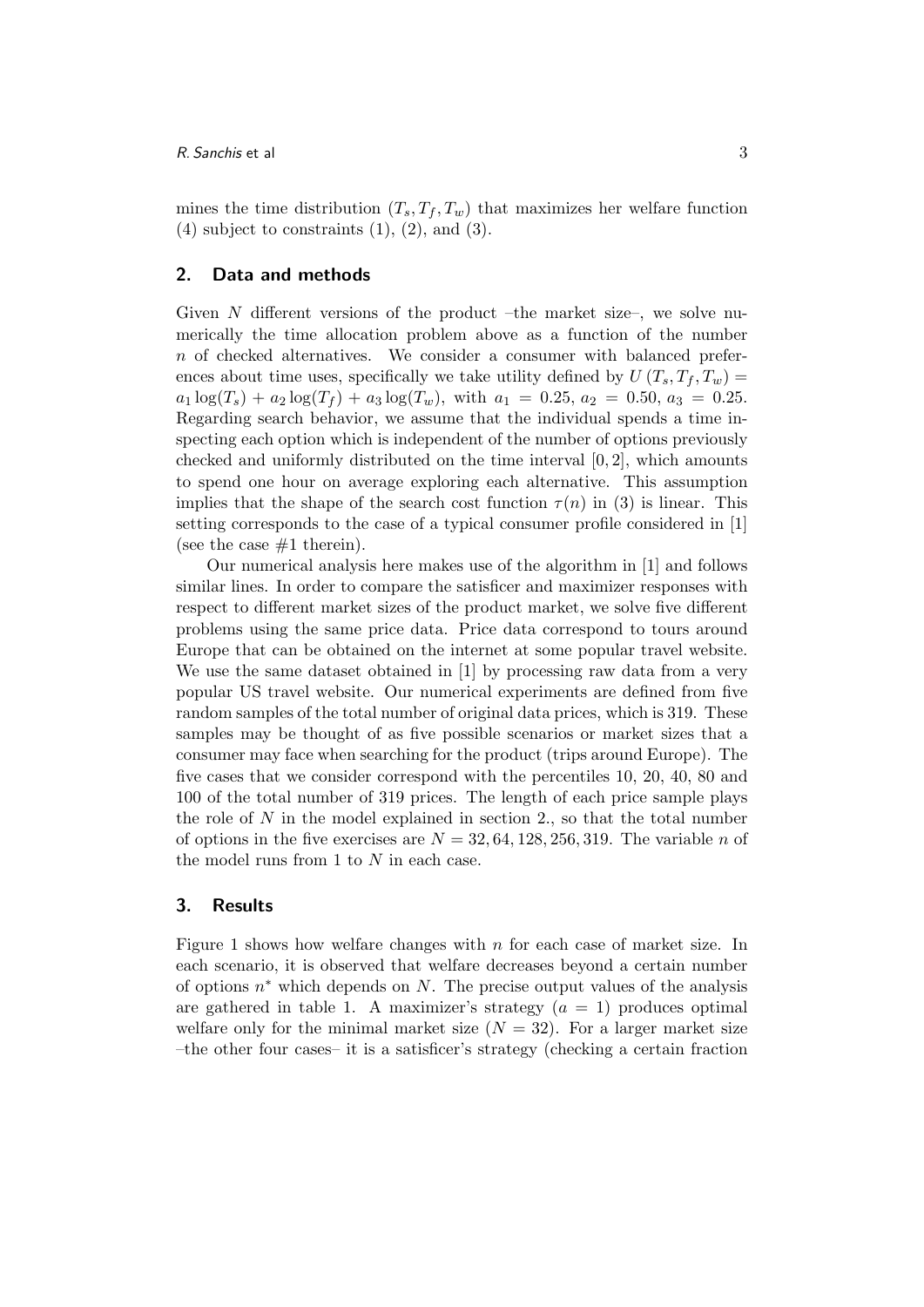

Figure 1: Welfare  $(U)$  vs. the number of options checked by the consumer (*n*) when  $N = 32$  (percentile 10, top-left), when  $N = 64$  (percentile 20, topcentered), when  $N = 128$  (percentile 40, top-right), when  $N = 256$  (case percentile 80, bottom-left), and when  $N = 319$  (case percentile 100, bottomright).

0 *< a∗ <* 1 of all options) what gives the best welfare status. It is worth noticing that, when a satisficer is better off (in all cases but  $N = 32$ ), he is so despite he gets a worse deal for the product in the market (see table 1). A formal mathematical model thus provides evidence to support the striking fact that 'maximizers do better but feel worse", which has been claimed in the literature of social psychology [2]. Notice that this phenomenon takes place for choice sets that are relatively small.

It is also apparent from table 1 that the optimal number of checked options does not necessarily increase as the number of total options increases. This pattern can be seen in figure 2. In turn, the optimal fraction of seen options is strictly decreasing beyond some number of options, as it is shown in figure 2.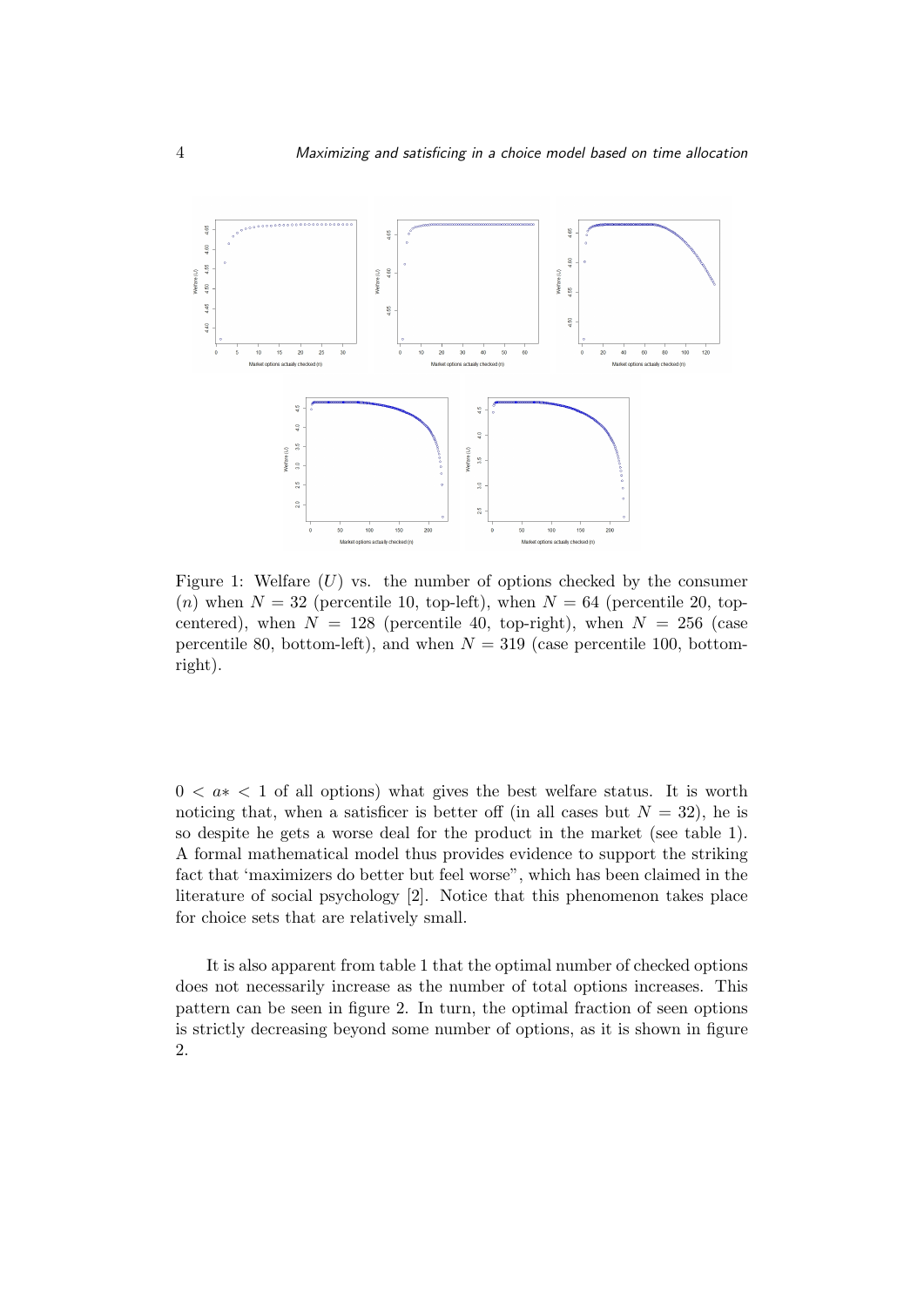| N   | $n^*$ | $a^*$ | $G(n^*)$ | G(N)    |
|-----|-------|-------|----------|---------|
| 32  | 32    | 1.00  | 1799.00  | 1799.00 |
| 64  | 57    | 0.89  | 1650.19  | 1629.00 |
| 128 | 58    | 0.45  | 1708.35  | 1629.00 |
| 256 | 56    | 0.22  | 1730.70  | 1632.62 |
| 319 | 56    | 0.18  | 1730.99  | 1638.03 |

Table 1: Numerical results



Figure 2: Optimal number of options actually checked *n ∗* vs. number of given options *N* (left) and optimal fraction *a ∗* vs. number of given options *N* (right) for *N* = 32*,* 64*,* 128*,* 256*,* 319.

#### **4. Conclusions**

The numerical analysis of a choice model based on rational time allocation indicates that, when facing a large choice set, a typical consumer with balanced preferences on time uses and with linear search cost will be better off when satisficing -by looking over a smaller subset of options- rather than when maximizing -searching over the whole choice set. Specifically, for choice sets sufficiently large satisficers are better off than maximizers, whereas for smaller choice sets maximizers feel better. Also, the optimal number of options that the satisficer looks does not necessarily increase -but typically stabilizes- as the size of the choice set increases. The analysis implies that, for large choice sets, satisficers are better off despite of the fact that they are paying a higher price for the product. The model in this paper thus provides a formal framework for the so-called paradox of choice in social psychology, namely that maximizers do better but feel worse.